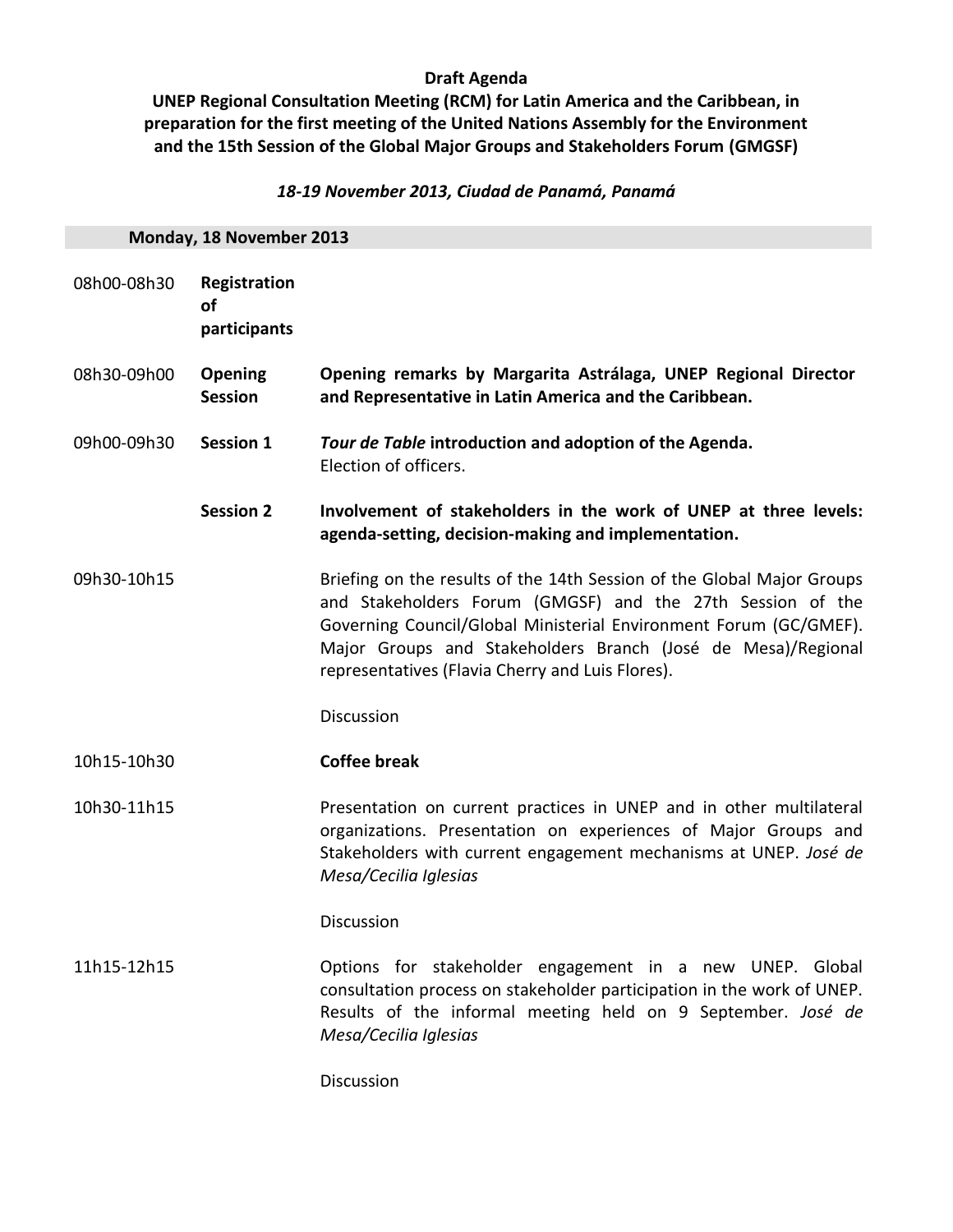12h15-12h45 Dialogue among the representatives of the Major Groups Facilitating Committee and the LAC Regional Major Group Representatives to brief the participants on their respective roles and on possible improvements.

**Discussion** 

#### 12h45-14h00 **Lunch break**

14h00-14h45 Options for the improvement of communication among MG representatives in the region. (Presentation by UNEP/ Regional representatives).

**Discussion** 

#### **Session 3 Principle 10 of the Rio Declaration.**

14h45-15h45 Application of Principle 10 of the Rio Declaration: regional initiatives on access to information, public participation, and access to justice in environmental matters; implementation of the Bali guidelines project. *Andrea Brusco and Major Groups representatives (Stefan Knights/ Yolanda Díaz).*

Discussion

- 15h45-16h00 **Coffee break**
- 16h00-17h45 **Session 4 Discussion on elements for the key messages to be included in the final statement.** (Break-out in working groups)

### **Tuesday, 19 November 2013**

- 08h30-09h00 **Session 5 Groups share their draft conclusions on the two key issues discussed the previous day.**
	- **Session 6 Post-2015 Development agenda: embedding the environment sustainability in the new development agenda and the SDGs.**
- 09h00-9h30 Presentation of the UNEP approach: embedding environmental sustainability in the new development agenda and the SDGs. Key Messages from the Global Thematic Consultation on Environmental Sustainability on post 2015 Development Agenda. Links to regional priorities. Mara Murillo or Margarita Astrálaga.